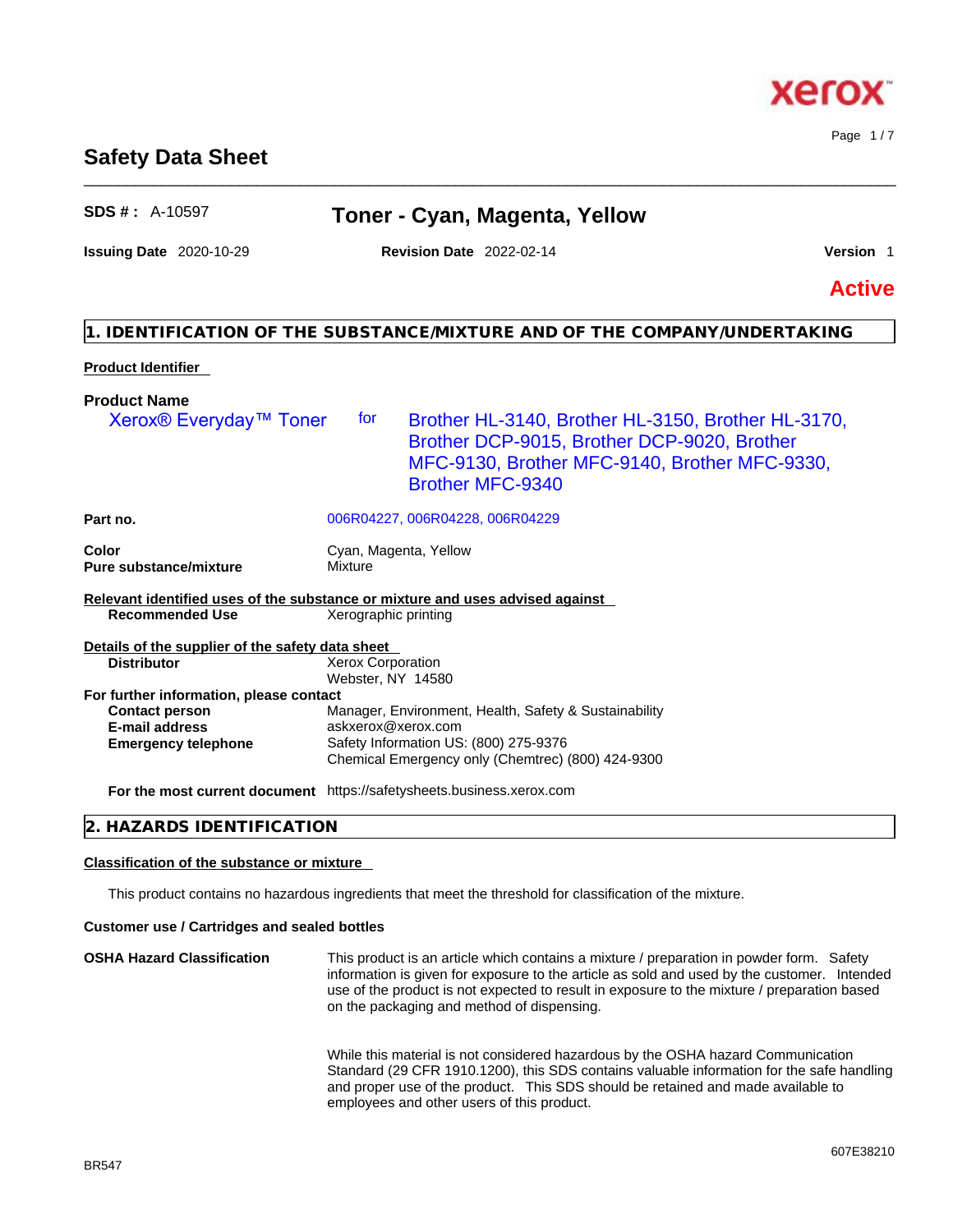### **Label elements**

| <b>Signal Word</b>              | None          |
|---------------------------------|---------------|
| <b>Hazard Statements</b>        | None required |
| <b>Precautionary Statements</b> | None required |

#### **Other hazards**

Not a PBT according to REACH Annex XIII May form explosible dust-air mixture if dispersed

# **3. COMPOSITION/INFORMATION ON INGREDIENTS**

#### **Mixtures**

| <b>Chemical Name</b>       | CAS No.    | Weight % | <b>Classification (Req.</b><br>1272/2008) | <b>Hazard Statements</b> |
|----------------------------|------------|----------|-------------------------------------------|--------------------------|
| Styrene/acrylate copolymer | 25767-47-9 | 70-90    |                                           |                          |
| Polypropylene wax          | 9003-07-0  | $5 - 15$ |                                           | $- -$                    |
| Magenta Pigment            | 980-26-7   | $0 - 10$ | --                                        | $\overline{\phantom{m}}$ |
| Cyan Pigment               | 147-14-8   | $0 - 10$ | $- -$                                     | $- -$                    |
| Yellow Pigment             | 6358-31-2  | $0 - 10$ | --                                        | $\overline{\phantom{m}}$ |
| Amorphous silica           | 7631-86-9  |          | --                                        | --                       |

"--" indicates no classification or hazard statements apply.

# **4. FIRST AID MEASURES**

| Description of first-aid measures                           |                                                                                                                                                                 |  |  |
|-------------------------------------------------------------|-----------------------------------------------------------------------------------------------------------------------------------------------------------------|--|--|
| <b>General advice</b>                                       | For external use only. When symptoms persist or in all cases of doubt seek medical advice.<br>Show this material safety data sheet to the doctor in attendance. |  |  |
| Eye contact                                                 | Immediately flush with plenty of water. After initial flushing, remove any contact lenses and<br>continue flushing for at least 15 minutes                      |  |  |
| <b>Skin contact</b>                                         | Wash skin with soap and water                                                                                                                                   |  |  |
| <b>Inhalation</b>                                           | Move to fresh air                                                                                                                                               |  |  |
| Ingestion                                                   | Rinse mouth with water and afterwards drink plenty of water or milk                                                                                             |  |  |
| Most important symptoms and effects, both acute and delayed |                                                                                                                                                                 |  |  |
| <b>Acute toxicity</b>                                       |                                                                                                                                                                 |  |  |
| Eyes                                                        | No known effect                                                                                                                                                 |  |  |
| <b>Skin</b>                                                 | No known effect                                                                                                                                                 |  |  |
| <b>Inhalation</b>                                           | No known effect                                                                                                                                                 |  |  |
| Ingestion                                                   | No known effect                                                                                                                                                 |  |  |
| <b>Chronic toxicity</b>                                     | No known effects under normal use conditions                                                                                                                    |  |  |
| <b>Main symptoms</b>                                        | Overexposure may cause:<br>mild respiratory irritation similar to nuisance dust.                                                                                |  |  |
| <b>Aggravated Medical Conditions</b>                        | None under normal use conditions                                                                                                                                |  |  |
|                                                             | Indication of immediate medical attention and special treatment needed                                                                                          |  |  |
| <b>Protection of first-aiders</b>                           | No special protective equipment required                                                                                                                        |  |  |
| Notes to physician                                          | Treat symptomatically                                                                                                                                           |  |  |

# **5. FIRE-FIGHTING MEASURES**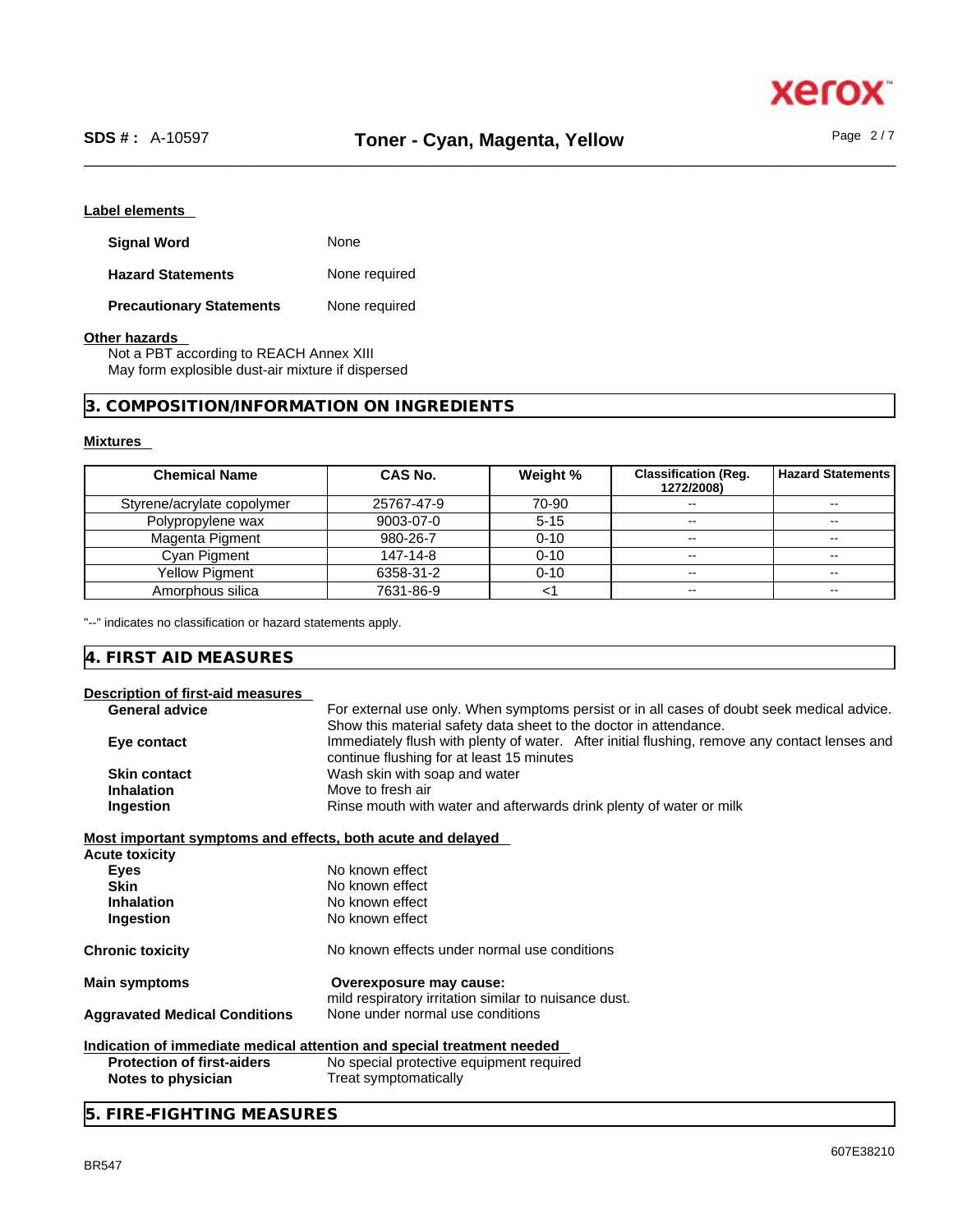xerc

#### **Extinguishing media**

**Suitable extinguishing media** Use water spray or fog; do not use straight streams, Foam **Unsuitable extinguishing media** Do not use a solid water stream as it may scatterand spread fire

#### **Special hazards arising from the substance or mixture**

Fine dust dispersed in air, in sufficient concentrations, and in the presence of an ignition source is a potential dust explosion hazard

#### **Hazardous combustion products**

Hazardous decomposition products due to incomplete combustion, Carbon oxides, Nitrogen oxides (NOx)

#### **Advice for fire-fighters**

In the event of fire and/or explosion do not breathe fumes. Wear fire/flame resistant/retardant clothing. Use self-contained pressure-demand breathing apparatus if needed to prevent exposure to smoke or airborne toxins. Wear self-contained breathing apparatus and protective suit

#### **Other information**

| <b>Flammability</b> | Not flammable. Will not readily ignite. |  |
|---------------------|-----------------------------------------|--|
| Flash point         | Not applicable                          |  |

#### **6. ACCIDENTAL RELEASE MEASURES**

#### **Personal precautions, protective equipment and emergency procedures**

Avoid breathing dust

#### **Environmental precautions**

Although toner is not an aquatic toxin, microplastics may be a physical hazard to aquatic life and should not be allowed to enter drains, sewers, or waterways

#### **Methods and material for containment and cleaning up**

| <b>Methods for containment</b> | Prevent dust cloud                                                                 |  |
|--------------------------------|------------------------------------------------------------------------------------|--|
| Methods for cleaning up        | Use an electrically protected vacuum cleaner to remove excess, then wash with COLD |  |
|                                | water. Hot water fuses the toner, making it difficult to remove                    |  |

#### **Reference to other sections**

See section 12 for additional ecological information See Section 13 for additional information

| 7. HANDLING AND STORAGE |  |
|-------------------------|--|
|                         |  |

#### **Precautions for safe handling**

| Advice on safe handling                                                                                                                                                                                                                                                                        | Handle in accordance with good industrial hygiene and safety practice, Avoid dust<br>accumulation in enclosed space, Prevent dust cloud |
|------------------------------------------------------------------------------------------------------------------------------------------------------------------------------------------------------------------------------------------------------------------------------------------------|-----------------------------------------------------------------------------------------------------------------------------------------|
| <b>Hygiene measures</b>                                                                                                                                                                                                                                                                        | None under normal use conditions                                                                                                        |
| Conditions for safe storage, including any incompatibilities<br>The characters of the company was constant and constant and constant of the constant of the constant of the constant of the constant of the constant of the constant of the constant of the constant of the constant of the co |                                                                                                                                         |

#### **Technical measures and storage conditions**

Keep container tightly closed in a dry and well-ventilated place, Store at room temperature

**Incompatible products** None

#### **Specific end uses**

Xerographic printing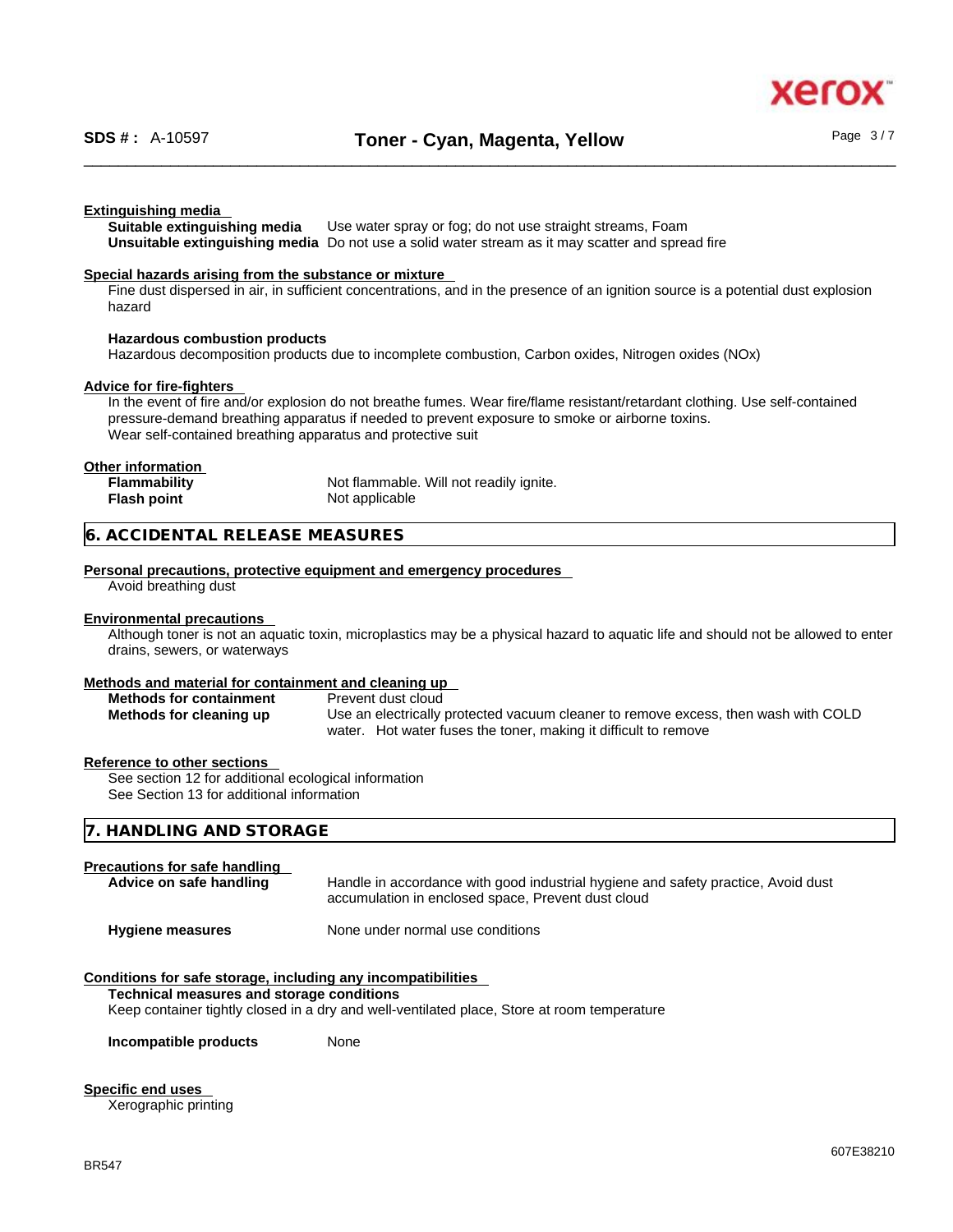xerc

# **8. EXPOSURE CONTROLS/PERSONAL PROTECTION**

# **Control parameters Exposure Limits Xerox Exposure Limit<br>Xerox Exposure Limit Xerox Exposure Limit** 0.4 mg/m<sup>3</sup> (respirable dust)

**ACGIH TLV TWA** 10 mg/m<sup>3</sup> (inhalable particles) **ACGIH TLV TWA** 3 mg/m<sup>3</sup> (respirable dust) **OSHA PEL TWA** 15 mg/m<sup>3</sup> (total dust) **OSHA PEL TWA** 5 mg/m<sup>3</sup> (respirable dust)  $2.5 \text{ mg/m}^3$  (total dust)

#### **Component Information**

| <b>Chemical Name</b>   | <b>ACGIH TLV</b> | <b>OSHA PEI</b> |
|------------------------|------------------|-----------------|
| ∴var<br>Pigment<br>___ | TWA.<br>ma/m-    |                 |

**Exposure controls** 

**Controls** 

**Engineering measures** None under normal use conditions

#### **Individual protection measures, such as personal protective equipment (PPE)**

| <b>Eye/Face protection</b>    | No special protective equipment required  |
|-------------------------------|-------------------------------------------|
| <b>Hand protection</b>        | No special protective equipment required  |
| Skin and body protection      | No special protective equipment required  |
| <b>Respiratory protection</b> | No special protective equipment required. |
| <b>Thermal hazards</b>        | None under normal processing              |

#### **Environmental Exposure Controls Environmental Exposure**

Keep out of drains, sewers, ditches and waterways

# **9. PHYSICAL AND CHEMICAL PROPERTIES**

#### **Information on basic physical and chemical properties**

| Appearance<br><b>Physical state</b><br>Color                                                                                                                      | Powder<br>Solid<br>Cyan, Magenta, Yellow                            |                                                                                                                                | Odor<br><b>Odor threshold</b><br>рH | Faint<br>Not applicable<br>Not applicable                                                    |
|-------------------------------------------------------------------------------------------------------------------------------------------------------------------|---------------------------------------------------------------------|--------------------------------------------------------------------------------------------------------------------------------|-------------------------------------|----------------------------------------------------------------------------------------------|
| <b>Flash point</b>                                                                                                                                                |                                                                     | Not applicable                                                                                                                 |                                     |                                                                                              |
| <b>Melting / Freezing Point</b><br><b>Boiling point/range</b><br>Softening point                                                                                  |                                                                     | Not applicable<br>Not applicable<br>49 - 60 °C                                                                                 | 140 °F<br>120<br>$\sim$             |                                                                                              |
| <b>Evaporation rate</b><br><b>Flammability</b>                                                                                                                    | <b>Flammability Limits in Air</b>                                   | Not applicable<br>Not flammable. Will not readily ignite.<br>Not applicable                                                    |                                     |                                                                                              |
| Vapor pressure<br>Vapor density<br><b>Specific gravity</b><br><b>Water solubility</b><br><b>Partition coefficient</b><br>Viscosity<br><b>Explosive properties</b> | <b>Autoignition temperature</b><br><b>Decomposition temperature</b> | Not applicable<br>Not applicable<br>$-2$<br>Negligible<br>Not applicable<br>Not applicable<br>Not determined<br>Not applicable |                                     | Fine dust dispersed in air, in sufficient concentrations, and in the presence of an ignition |
|                                                                                                                                                                   |                                                                     |                                                                                                                                |                                     |                                                                                              |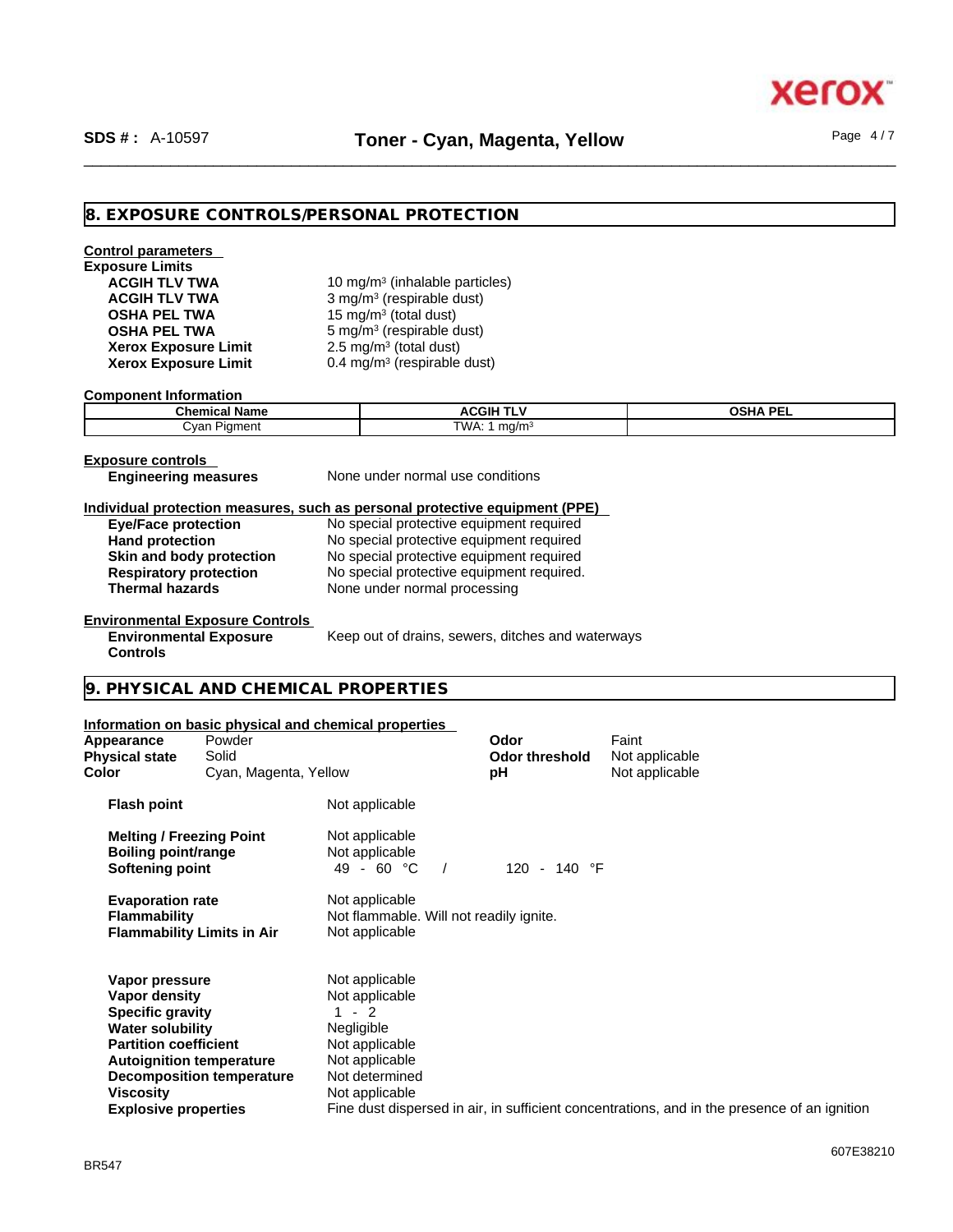

source is a potential dust explosion hazard **Oxidizing properties** Not applicable

# **Other information**

None

**10. STABILITY AND REACTIVITY** 

#### **Reactivity**

No dangerous reaction known under conditions of normal use

#### **Chemical stability**

Stable under normal conditions.

#### **Possibility of hazardous reactions**

| <b>Hazardous reactions</b>      | None under normal processing            |
|---------------------------------|-----------------------------------------|
| <b>Hazardous polymerization</b> | Hazardous polymerization does not occur |

#### **Conditions to avoid**

Prevent dust cloud. Fine dust dispersed in air, in sufficient concentrations, and in the presence of an ignition source is a potential dust explosion hazard.

#### **Incompatible Materials**

None

#### **Hazardous decomposition products**

None under normal use

#### **11. TOXICOLOGICAL INFORMATION**

*The toxicity data noted below is based on the test results of similar reprographic materials.* 

#### **Information on toxicological effects**

**Acute toxicity**

| <b>Product Information</b> |                                       |
|----------------------------|---------------------------------------|
| <b>Irritation</b>          | No skin irritation, No eye irritation |
| Oral LD50                  | $> 5$ g/kg (rat)                      |
| Dermal LD50                | $> 5$ g/kg (rabbit)                   |
| <b>LC50 Inhalation</b>     | $> 5$ mg/L (rat, 4 hr)                |

#### **Component Information**

| <b>Chemical Name</b> | LC50 Inhalation         | Dermal LD50            | Oral LD50         |
|----------------------|-------------------------|------------------------|-------------------|
| Magenta Pigment      |                         | Rabbit)<br>3 g/kg (    | 23 $g/kg$ (Rat)   |
| Cyan Pigment         |                         |                        | 10000 mg/kg (Rat) |
| Amorphous silica     | (Rat)1 h<br>$>2.2$ mg/L | (Rabbit<br>>2000 mg/kg | >5000 mg/kg (Rat) |

| <b>Chronic toxicity</b><br><b>Sensitization</b><br><b>Neurological Effects</b><br>Target organ effects | No sensitization responses were observed<br>No information available<br>None known                                                                       |
|--------------------------------------------------------------------------------------------------------|----------------------------------------------------------------------------------------------------------------------------------------------------------|
| <b>CMR Effects</b><br><b>Mutagenic effects</b><br><b>Reproductive toxicity</b><br>Carcinogenicity      | Not mutagenic in AMES Test<br>This product does not contain any known or suspected reproductive hazards<br>Contains no ingredient listed as a carcinogen |
| Other toxic effects<br><b>Aspiration Hazard</b>                                                        | Not applicable                                                                                                                                           |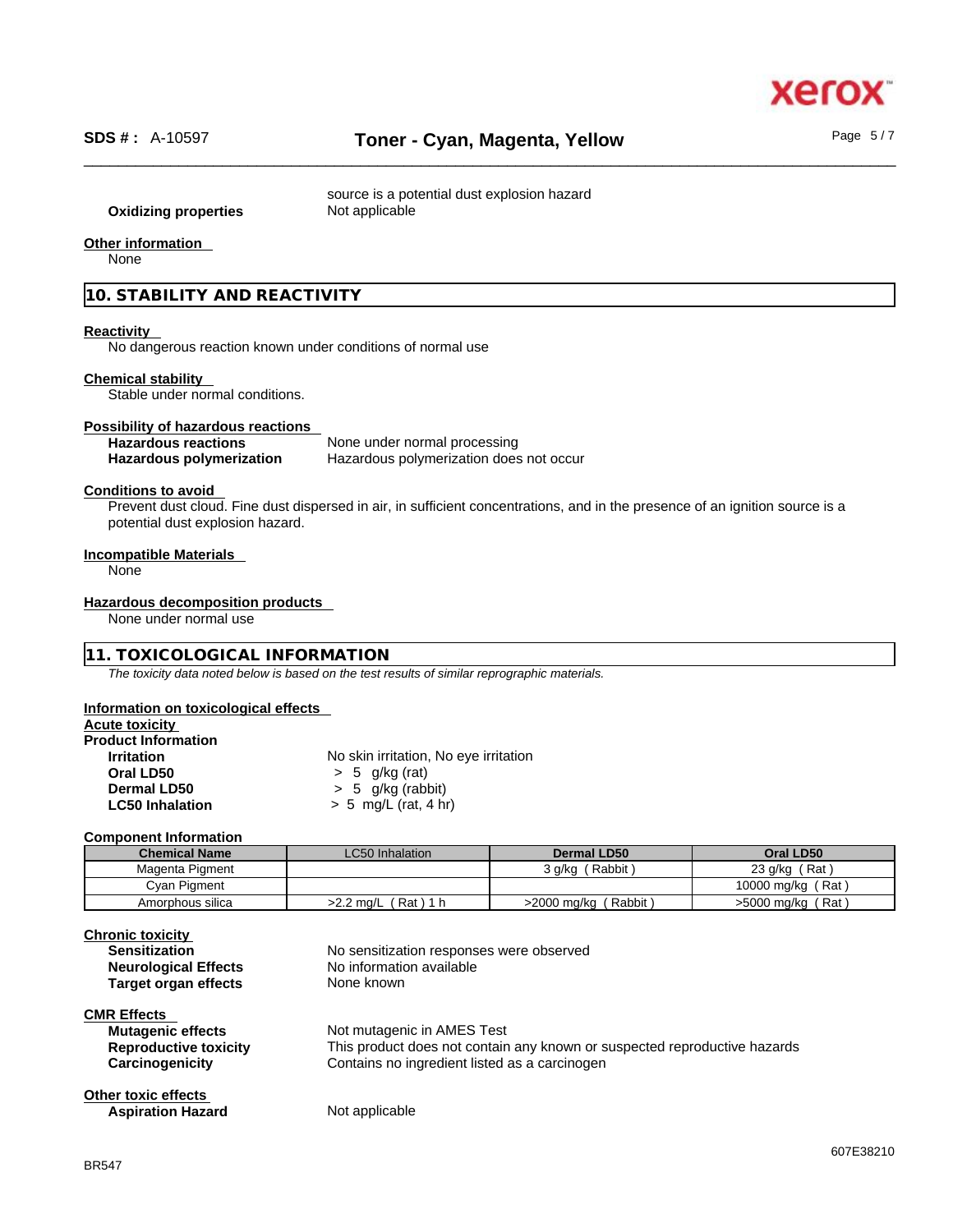

**Other adverse effects** None known

#### **Information on other hazards**

**Endocrine disrupting properties** This product does not contain any known or suspected endocrine disruptors

#### **12. ECOLOGICAL INFORMATION**

#### **Toxicity**

On available data, the mixture / preparation is not harmful to aquatic life

#### **Component Information**

| <b>Chemical Name</b> | <b>Toxicity to algae</b>                                   | <b>Toxicity to fish</b>                   | <b>Toxicity to</b><br>microorganisms | Toxicity to daphnia and<br>lother aquatic invertebrates |
|----------------------|------------------------------------------------------------|-------------------------------------------|--------------------------------------|---------------------------------------------------------|
| Amorphous silica     | 440 mg/L EC50 72 h<br>(Pseudokirchneriella<br>subcapitata) | LC50= 5000 mg/L<br>Brachydanio rerio 96 h |                                      | $EC50 = 7600$ mg/L 48 h                                 |

#### **Persistence and degradability**

Not readily biodegradable

#### **Bioaccumulative potential**

Bioaccumulation is unlikely

#### **Mobility in soil**

### Insoluble in water

#### **Component Information**

| Chemical               | Pow |
|------------------------|-----|
| ∖ Name                 | loq |
| ∴van<br><b>Piament</b> | v.c |

#### **Results of PBT and vPvB assessment**

This substance is not considered to be persistent, bioaccumulating nor toxic (PBT)

#### **Endocrine disrupting properties**

This product does not contain any known or suspected endocrine disruptors

#### **Other adverse effects**

Although toner is not an aquatic toxin, microplastics may be a physical hazard to aquatic life and should not be allowed to enter drains, sewers, or waterways.

| 13. DISPOSAL CONSIDERATIONS                                                                                                                                                 |                                                                                                |
|-----------------------------------------------------------------------------------------------------------------------------------------------------------------------------|------------------------------------------------------------------------------------------------|
| Can be landfilled or incinerated, when in compliance with local regulations If incineration is<br>to be carried out, care must be exercised to prevent dust clouds forming. |                                                                                                |
| No special precautions are needed in handling this material                                                                                                                 |                                                                                                |
| and should not be allowed to enter drains, sewers, or waterways.                                                                                                            |                                                                                                |
|                                                                                                                                                                             | Although toner is not an aquatic toxin, microplastics may be a physical hazard to aquatic life |

## **14. TRANSPORT INFORMATION**

This material is not subject to regulation as a hazardous material for shipping

#### **15. REGULATORY INFORMATION**